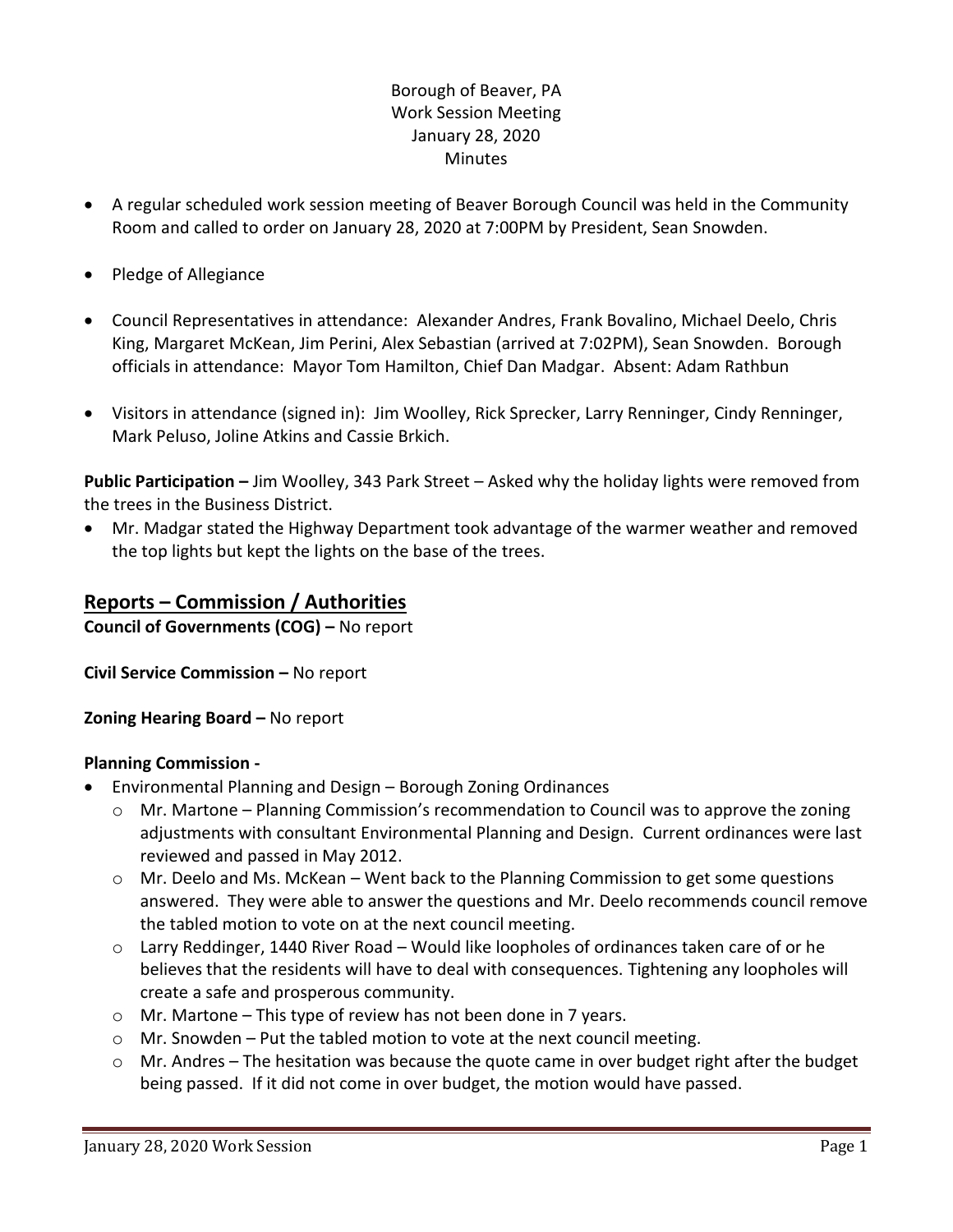- McIntosh Square project
	- o Borough Engineer's review of the proposed McIntosh Square Condominium Development dated January 24, 2020 enclosed in council packet.
	- $\circ$  Mr. Peluso 12 unit, 3 story condominium development to be located at 877 Corporation Street. Want to build within code without requesting any variances.
	- $\circ$  Mr. Martone Tonight is to inform council of the project. In the future, council will need to vote on 2 motions: Land Development Application and the Consolidation Plan.
	- o Mr. Deelo Asked what Mr. Martone's role was in this project.
	- $\circ$  Mr. Martone Conducted a boundary survey and prepared consolidation plan, is not the engineer for the project.
	- o Ms. McKean Asked if any other designs were considered, given the historic nature of the neighborhood.
		- Mr. Peluso Many designs were considered and the one chosen was best for the space.

**Tree Commission –** No report

### **Code Enforcement Officer Report –** No report

### **Historic Architectural Review Board (HARB) –** No report

### **Municipal Authority -**

- Mr. Deelo Working on a new agreement with Bridgewater and Brighton Township since the current agreement expired several years ago.
	- o Will keep the Borough informed of the agreement.
	- o Several capital improvements in the near future.
- Mr. Martone Important to get the new agreement in place soon. Planning for a new head-works facility at the sewage treatment plant will cost approximately \$1,000,000.
	- o Mr. Madgar asked if Bridgewater rates will increase. Beaver has been accused of placing a surcharge on Bridgewater residents.
	- $\circ$  Mr. Martone The Beaver Municipal Authority treats approximately 20% of their sewage. Therefore, if the DEP requires the capital improvement, Bridgewater would be responsible for 20% of the costs. Regarding the surcharge, Beaver Municipal Authority does not charge a surcharge, just the 20%. Our sewage rates are one of the lowest in the area.
	- $\circ$  Mr. Deelo Will spread the cost of capital improvements over a 20-year period.

# **Council Committee:**

## **Public Safety/Code Enforcement –**

- Ms. McKean requested a year-end report and a monthly report
	- o Mr. Madgar stated the department is switching computer systems in February. Will provide the requested reports to council.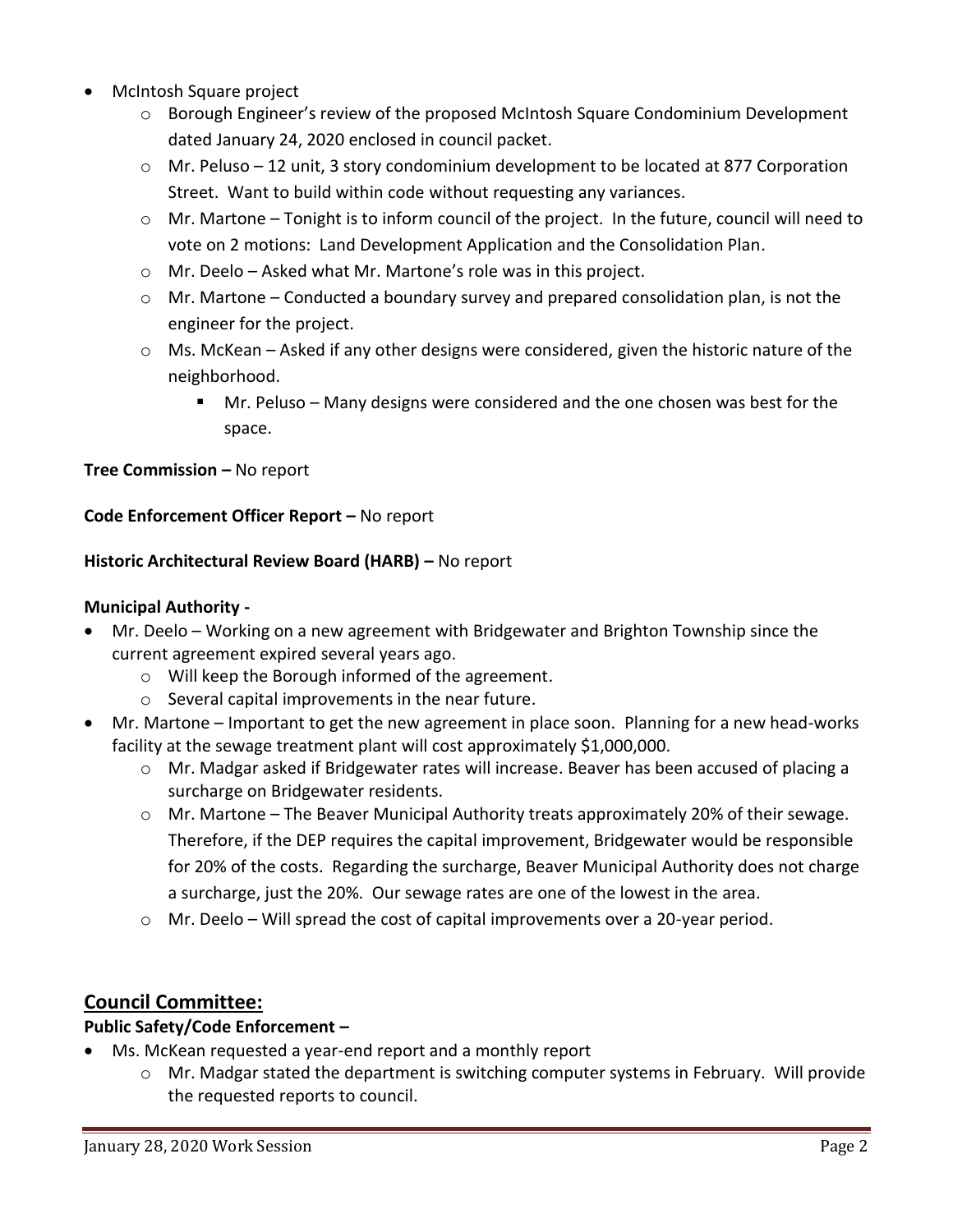### **Finance –** No report

### **Highway –**

Mr. Bovalino – Paving plans are in the works. Will meet with Mr. Martone soon.

## **General Government –**

- Larry Reddinger Underwriting an Elton John Concert in the Park July 18, 2020 rain date July 19, 2020 located in Linn Park
	- o Concert will benefit Beaver Parks and Recreation. Seating 4,000.
	- o Discussed crowd control, emergency vehicles, parking
	- o Mr. Snowden will contact our Solicitor to see if Council needs to vote on the concert. If so, a motion will be prepared for the next meeting.

### **Recreation –**

- Ms. King Spoke with Underground Beaver representatives regarding weekly movies in the park in the summer.
	- $\circ$  Ms. King will contact Brighton Township to see if we can collaborate with them.
	- o Underground Beaver will purchase the screen and projector.
	- $\circ$  Mr. Madgar will also contact the high school to see if they would be interested in participating.

### **Manager's Report/Police Report –** Reported by Mr. Madgar

- 2018-2020 Financial Information report enclosed in council packet
	- $\circ$  Reviewed projects that were completed in the last two years that needed completed but were not budgeted for. Several projects were liability issues. Not included in the report are the pool and pool pumps.
	- $\circ$  Mr. Martone This amount of work completed is unusual for a municipality. Typically only a couple major projects get completed – complemented the Highway Department.
	- $\circ$  Mr. Kennedy These projects needed completed, however our budget has been eroding over the last 4 to 5 years
	- o Ms. McKean Encouraged council to quickly draft DCNR grant, deadline is approaching to submit. Will need to get the DCNR representatives here to look at the pool project. Need to figure out the scope of work to submit for grant.
	- o Mr. Andres Will add this information listed on the report to his 5-year plan
	- $\circ$  Mr. Snowden Could the pool be spray sealed instead of painting every year? Would like to consider different options.

### **President's Report –**

- Mr. Snowden Announced there will be an Executive Session to discuss real-estate
	- o No motions after the adjournment of the Executive Session
- To be more efficient and to keep residents informed the regular council meetings scheduled for the second Tuesday of each month will be voting sessions

**Mayor –** No report